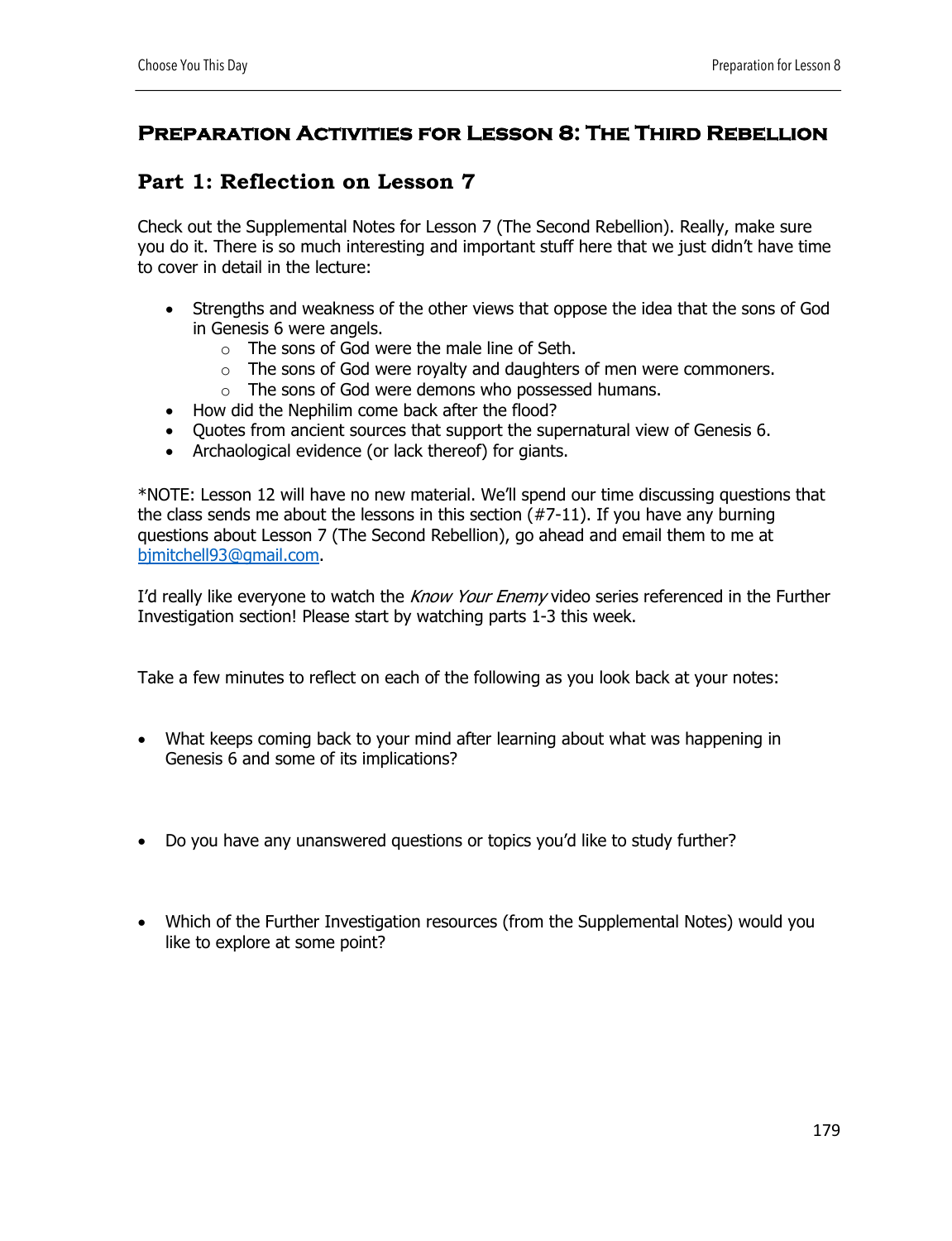## **Part 2: Getting Ready for Lesson 8**

If you thought last week provided some content that you've never thought about before, you'll find these next couple of lessons may blow your mind (in a good way)! Keep in mind that what I'll be presenting to you is not *new* teaching. Ever since the Israelite nation began with Abraham, Isaac, and Jacob, the people have understood, talked about, and even written about the idea that God keeps angelic beings around him to participate in his work and do his bidding. In modern times, we've become disconnected from some terminology that helps us understand the reality behind the scenes (phrases like "Divine Council" or "God's heavenly family"). In Lessons 8 and 9, we'll see how strong the evidence is for the participation of supernatural beings in God's plans and how some of them have rebelled against God. Grasping this will help us make sense of some strange passages of the Bible and gain some important insights into why conditions are the way they are on the earth.

Answer the following questions. I'm giving you some dots, but you'll have to wait for the lecture to connect them together into a more complete picture.

- 1. Read Matthew 4:1-11. What did Satan promise Jesus in verse 9? Did Jesus deny that this was in Satan's power to do?
- 2. Now look at Luke's account of the same event. What does Satan claim in Luke 4:8?
- 3. Read Psalm 82:1 in the NIV, then the ESV. What differences do you see in the translations?

- 4. What is the problem God has with these beings that he is judging?
- 5. What is their punishment? (verses 6-7)